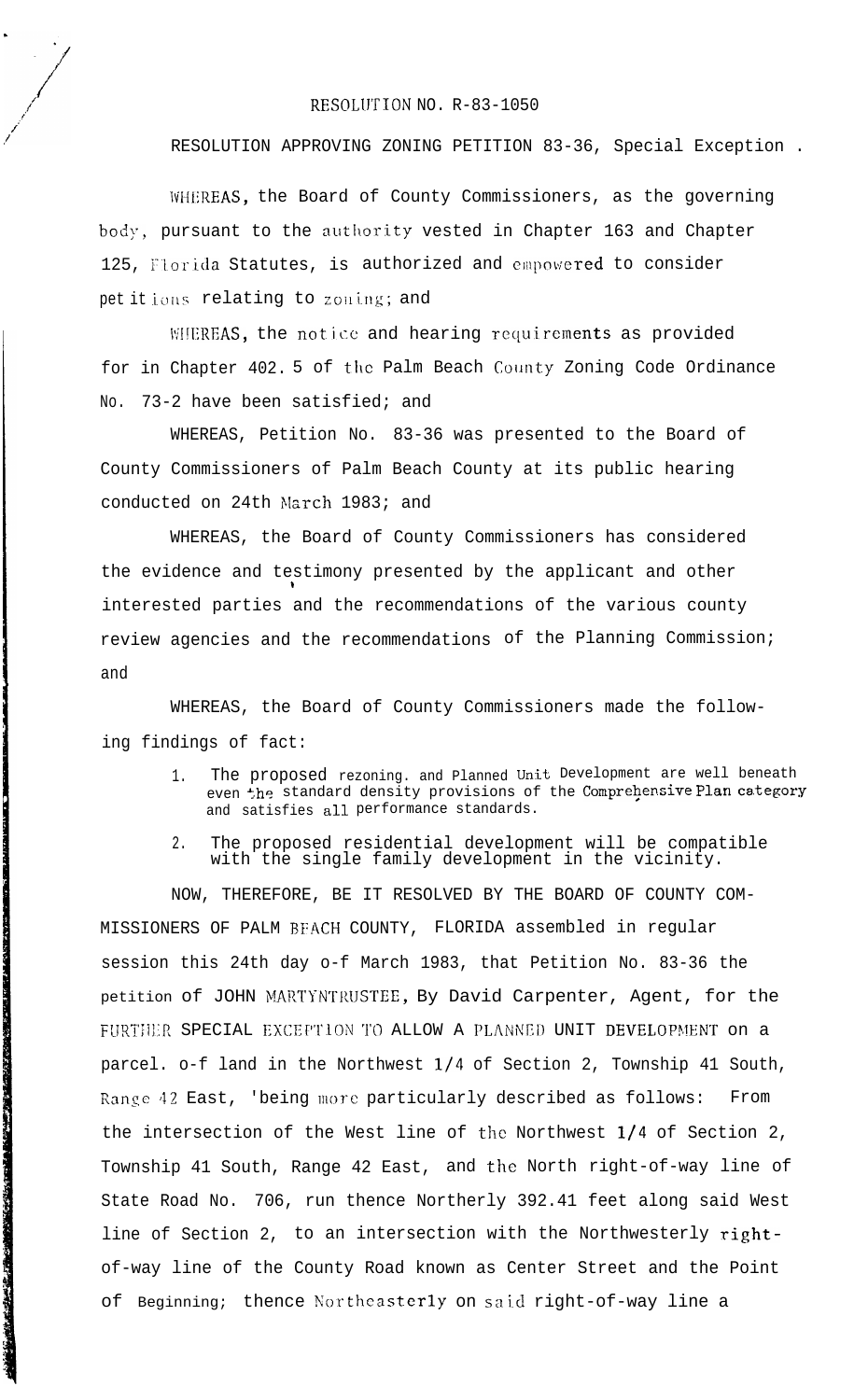distance of 2519.39 feet; thence Westerly, angling 45"27'00" from the Southwest to West, a distance of 422.16 feet; thence Northerly angling 90°5S'OO" from East to North a distance of 33.0 feet; thence . Westerly, angling 90°58'00" from South to West, a distance of 983.70 feet; thence Northerly, parallel to the said West line of the Northwest l/4 of said Section 2, a distance of 414.14 feet, more or less, to the North line of said Northwest  $1/4$ ; thence Westerly, along said North line, a distance of 320 feet to the Northwest corner of said Northwest l/4; thence Southerly, along the said West line of the Xorthwest l/4, a distance of 2237.47 feet, more or less, to the Point of Beginning, including all improvements thereon, Less and Except Lot 1, in Plumosa Pines, as recorded in Plat Book 26, Page 8. Said property located on the east side of Thelma Avenue, approximately 400 feet north of Indiantown Road, was approved as advertised subject to the following conditions:

- 1. The Master Plan shall be redesigned to provide for standard single family subdivision roadway sections.
- 7 , . Significant existing vcgctation shall bc preserved.
- $\sqrt{3}$ . The development must retain onsite 85% of the stormwater runoff generated by a three (3) year storm per requirements of the Permit Section, Land Development Division.
	- 4. The developer shall take reasonable precautions during the development of this property to insure that fugitive particulates (dust particles) from this project do not become a nuisance to neighboring properties.
	- 5. The developer shall take necessary measures during the development of this property to prevent pollutant runoff to neighboring and nearby surface waters.
	- 6. Within ninety (90) days of approval the ultimate  $\texttt{right-of}$ way for Loxahatchee River Road (realignment), 80 feet shall be conveyed to Palm Beach County.
	- 7. Within ninety (90) days of approval the ultimate  $\texttt{right} \cdot$ of-way for Center Street, 40 feet from centerline, shall be con veyed to Palm Beach County, (approximately an additio?1al 7 feet OF right-of-way).
	- 8. The developer shall realign and construct Loxahatchee River Road from Center Street North, a distance of 330 feet, per the County Engineer's approval concurrent with the filing of the first plat.
	- $\Omega$ . The developer shall construct concurrent with the filing of the first plat, a left turn lane west approach and a right turn lane east approach, on Center Street at the nroiect's entrance road.